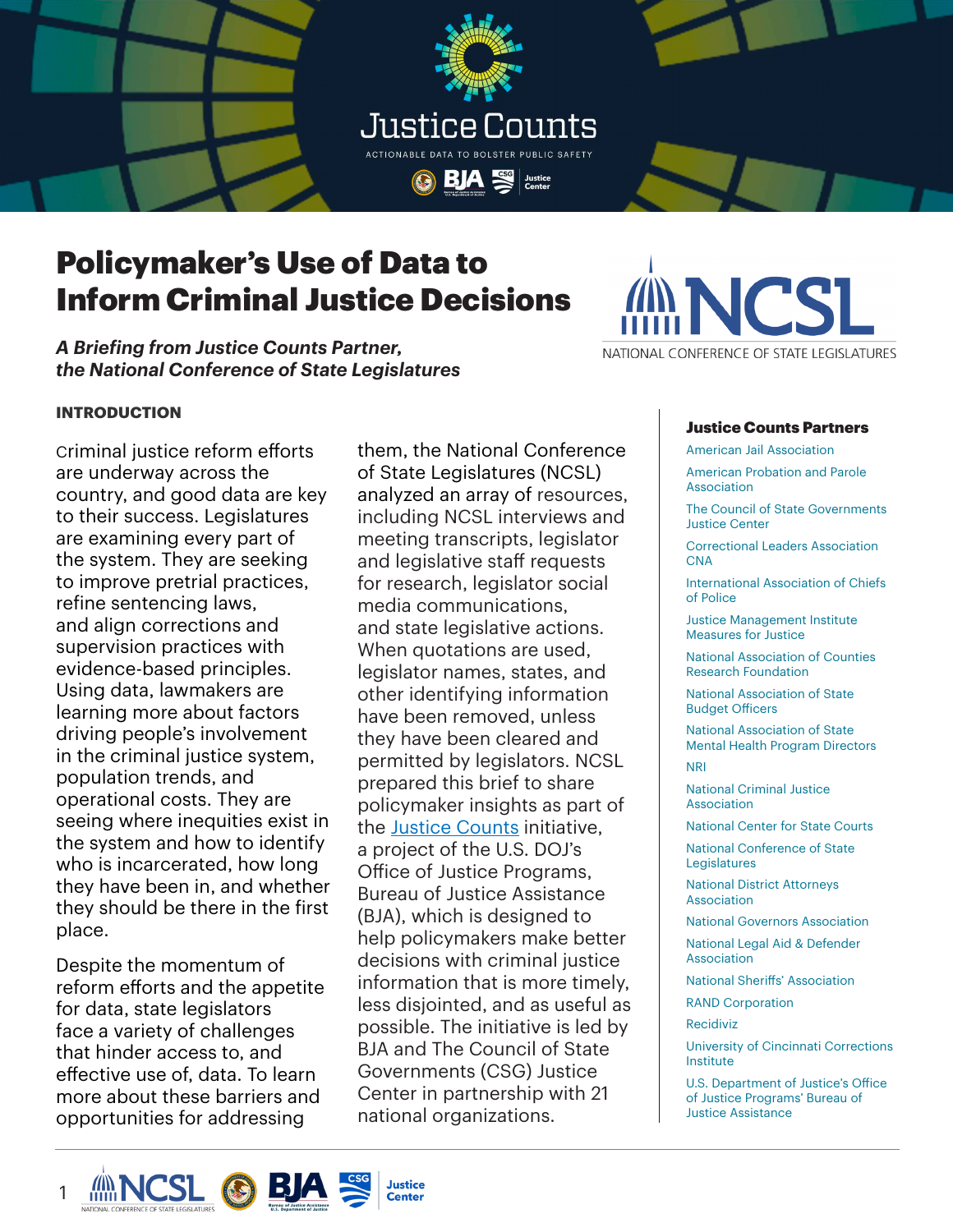#### **OVERVIEW: STATE LEGISLATURES' USE OF DATA TO GUIDE CRIMINAL JUSTICE DECISIONS**

Using data to inform criminal justice policy decisions gained momentum in the early 2010s with the Justice Reinvestment Initiative (JRI), a public-private partnership between **BJA** and **The Pew Charitable** [Trusts](https://www.pewtrusts.org/en/) along with national partners to provide technical assistance, coordination, and program assessment. This initiative uses a data-driven process to help states analyze the factors driving criminal justice trends and costs, develop and adopt policies addressing these factors, and measure the impact of policy changes.

To date, approximately 30 states have adopted laws using this process. One was Mississippi, which enacted JRI-derived laws in both 2015 and 2019. Senator Briggs

[Hopson](http://billstatus.ls.state.ms.us/members/senate/hopson.xml) (R) [said](https://www.ncsl.org/research/civil-and-criminal-justice/criminal-justice-data-analysis-is-driving-justice-reforms-magazine2020.aspx) the measures were successful because they relied on data rather than emotion. "We've got the evidence to support what we've done in Mississippi," he said. "It has been critical to maintaining the positive momentum."

In addition, as [described](https://www.ncsl.org/research/civil-and-criminal-justice/criminal-justice-data-analysis-is-driving-justice-reforms-magazine2020.aspx) in a 2020 NCSL State Legislatures magazine article, legislatures are taking up a wide range of strategies to support data-driven reforms, including adopting online dashboards; tracking performance measures; collecting local data; and partnering with academic researchers and other expert organizations to advance data-driven decisions. These actions are discussed in detail later in this brief.

#### LEGISLATIVE CONTEXT

The state legislative environment is fast-paced and intense. Thirty-nine states conduct their work within a certain time frame dictated by statute or constitution, with only 11 states allowed to be in session year-round. Within a regular legislative session, individual legislators consider hundreds of bills that cover many areas of state government. Demands on legislators' time are great, and decisions on public safety and criminal justice are but one slice of a policymaker's legislative and other responsibilities.

Legislatures are organized by committees and governed by a set of rules and procedures that direct the process in the most efficient manner. Legislators and staff benefit from information and assistance that reflects understanding of, and deference to, the legislative process. Informational needs of state legislatures also are affected by turnover in membership. Nearly 80 percent of legislators—5,876 people—were up for election in 2020. Using recent elections as a guide, about one-quarter of state legislative seats will be held by new legislators for the January 2021 biennium. With new legislative members and leaders come both new informational needs and policy opportunities.

#### **KEY CHALLENGES AND BARRIERS TO ACCESSING AND USING CRIMINAL JUSTICE DATA**

When it comes to choosing which programs to fund or policies to enact, lawmakers do not always have up-to-date or reliable data at the ready to inform their decisions. NCSL analyzed state legislative actions, legislators' remarks and communications, and other sources to identify the following five challenges and barriers that hinder legislators' use of data to guide criminal justice policy decisions.

#### **1. Lack of high-quality, comparable, and relevant data.**

Legislators depend on access to reliable, digestible, and comparable data to guide a wide range of budget and policy decisions. However, obtaining such data about the criminal justice system is a challenge, largely due to the fragmented nature of the system in most

states. Data quality challenges also impact the ability of legislative or agency staff to create accurate financial impact reports that can help to inform decisions, compounding the difficulty of forecasting criminal justice costs and populations. States often lack uniform, comparable criminal justice data due to several factors, including differences in what information is collected by local-level agencies, varying definitions of key terms, and technological barriers that inhibit effective release or sharing of data.

Core functions of the U.S. justice system—policing, prosecuting, and jailing—are commonly funded and performed by municipal and county governments. Data generated by these local agencies can be difficult to obtain and the data points often differ significantly, making it difficult to compare from one jurisdiction to

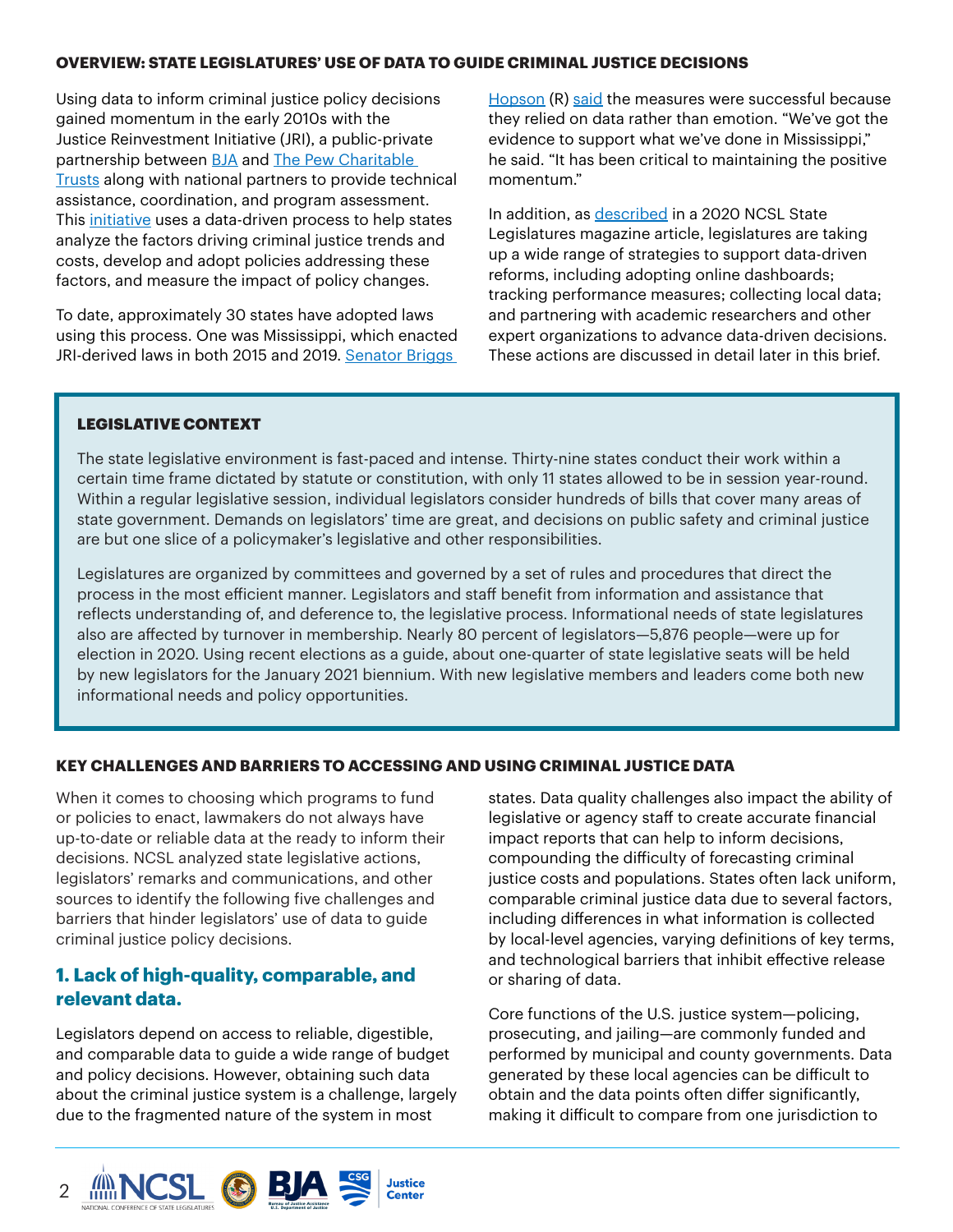#### another.

Legislators expressed the difficulty of making decisions without access to reliable data. When Utah began reform efforts years ago, then-Utah Representative Eric Hutchings (R) [told](https://www.ncsl.org/research/labor-and-employment/ebp-q-a-with-rep-eric-hutchings.aspx) NCSL that "it was shocking how precious little data we had." While certain data existed, such as how many Utahns were incarcerated and how the numbers were trending, he lacked information about essential questions such as who went to prison and why. Recognizing the significant public investments, Hutchings added that "it was distressing to realize how little we know about what we were doing and why we were doing it."

Legislators have cited the need for accurate cost data to help inform policy decisions and priorities. According to one legislator at NCSL's 2021 data roundtable meeting, "The number one thing on my wish list right now is to try and figure out if we're correctly allocating taxpayer dollars."

Others emphasized the need for digestible and actionable data. They stressed the importance of communicating data clearly by distilling complex information for policy decisions. Policymakers favor concise and visual data presentations that are easy to understand and relevant to core policy objectives. One legislator offered a concrete example of how a simple graphic told a compelling story about who went to prison and why. "The data rolled into one pie chart that drove our entire criminal justice reform package," they explained. "Because of that simple, original pie chart, we are so far ahead of our starting point."

## **2. Lack of timely and responsive data when they are most needed.**

In recent NCSL roundtables and interviews, legislators reinforced the importance of the adage "don't let the perfect be the enemy of the good." While policymakers require the right information, it is equally important to have it at the right time. State agencies often release data on an annual basis, which often may not align with the timeline of legislative session when policymakers are making decisions. During NCSL's 2021 data roundtable meeting, for example, one legislator explained that "a timely turnaround [of data from state agencies], even if it's not perfect, is going to give us something that we just don't have access to now."

Policymakers also rely on performance tracking and reporting over time to assess whether funded programs are achieving their desired results and to identify

## SNAPSHOT OF WHAT LEGISLATORS AND LEGISLATIVE STAFF WANT TO KNOW

In the last year, legislators and legislative staff have reached out to NCSL for the following types of data requests:

- Percentage of people in a state with drug offense charges on their criminal record
- Number of people sentenced for specific types of crimes, such as felony murder
- Crime statistics, including number committed, average sentence for convictions, racial breakdown of those convicted
- Number of people incarcerated annually, amount spent on incarceration annually, recidivism rates and cost of recidivism, demographics of incarcerated population
- Laws requiring courts to compile and publish racial and demographic data for all offenses
- Racial and correctional impact statements
- Information about data sharing systems and privacy concerns
- Correctional officer vacancy rates
- Definition of recidivism

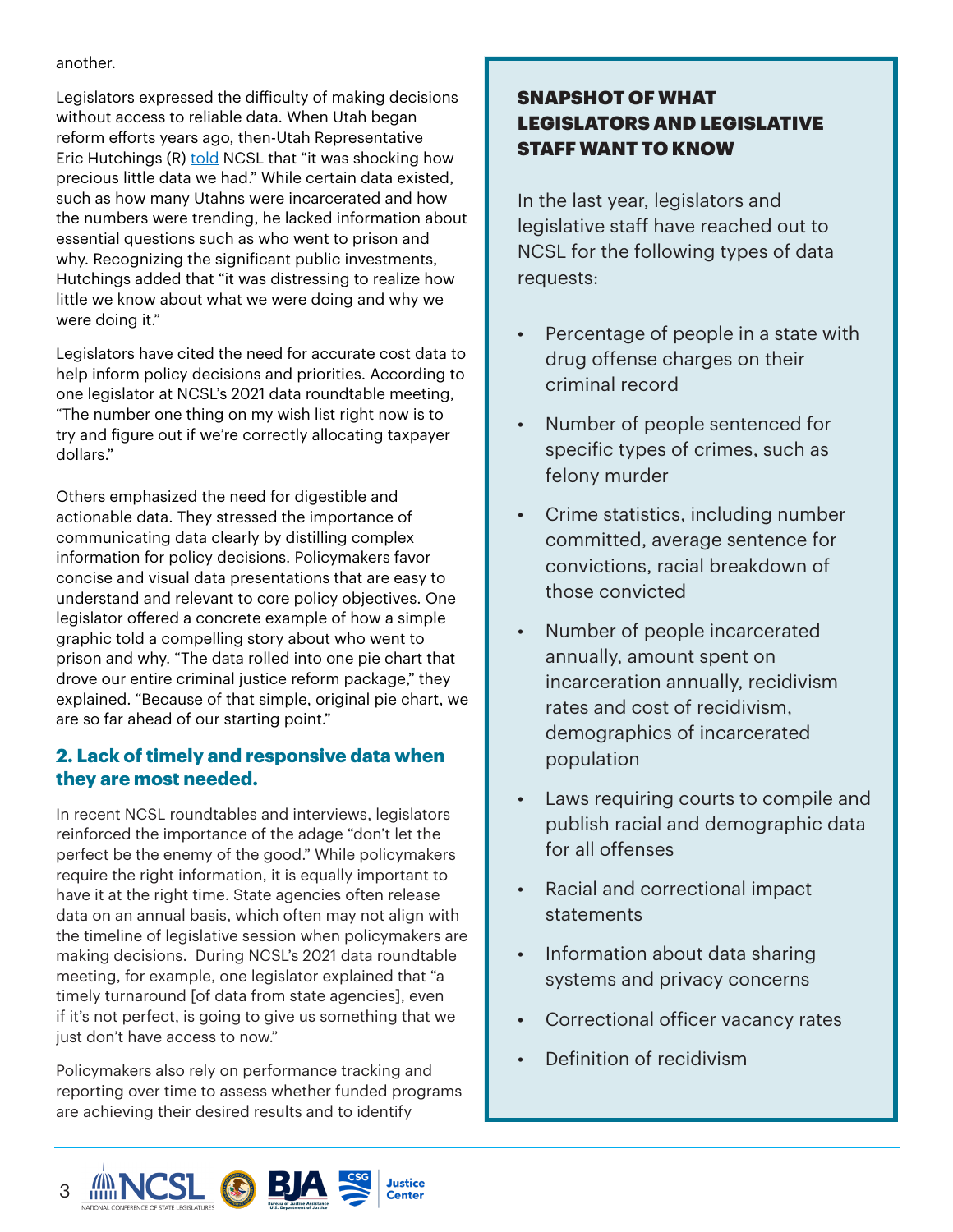opportunities for improvement. Once a program is funded or legislation has been enacted, policymakers do not always receive data or performance reporting that shows how well the program is working. In addition to lacking data needed to review program results, legislators also have concerns about using and interpreting data. After legislating data collection requirements, one legislator noted concerns about the use of the data, saying, "It's important not only that we collect the data, but we make sure the data is utilized and we get the data we need to make the proper decisions as we go forward."

## **3. Need for context and return-oninvestment data to help prioritize resource allocations.**

In recent meetings, legislators have expressed a need for analytical tools that can help them understand the impact of policy decisions and decide which investments or decisions are most likely to help achieve specific policy goals. Legislators lack contextual data that can help inform decisions about rebalancing public safety priorities. Beyond the fundamental need for data points about numbers of arrests or prison or jail populations, policymakers say they lack background information and perspective about what data points mean and what connection they have to policy levers, how they compare with prior years or with other jurisdictions, and whether there have been notable changes and why.

Case in point: former Utah Representative Hutchings [told NCSL](https://www.ncsl.org/research/labor-and-employment/ebp-q-a-with-rep-eric-hutchings.aspx) that analysis of the reasons behind prison admissions revealed that two-thirds of individuals who were incarcerated in the prior year had violated parole or probation. According to Hutchings, previously, "We had never really dug into the why" behind those admissions.

Legislators are also seeking data and resources that can help them realign their policies to focus dollars on the highest public safety return on investment. They expressed interest in interactive, diagnostic tools that can help them understand how they can make policies that achieve the greatest impact.

In one policymaker roundtable discussion, legislators mentioned the need for customized policy analyses, such as those that model the cost and human impacts of specific policies. Examples include policy impact memos and tools, such as the CSG Justice Center's [cost calculator,](https://csgjusticecenter.org/projects/course-corrections/cost-calculator/) which shows how supervision revocations can affect state budgets, or [this one](https://global-uploads.webflow.com/5e7ff048d75a9b3c5df52463/5ffde3e34a49eeaaee58385b_MI_probationcaps.pdf) from Recidiviz, which analyzed the ramifications of reducing caps on felony probation sentences in Michigan.

## **4. Data silos and lack of data sharing.**

Legislators report that data silos—where individual state or local agencies maintain their own data systems and lack of integration impede policy decisions and broad reform efforts. One legislator at NCSL's Justice Reinvestment and sentencing reform roundtable explained that "there's a real fear of sharing data between parole, pardon, legislature, the ombudsman, and people in the governor's office." They added that "silo systems don't work in prison reform."

Other legislators have reinforced this theme in various NCSL meetings. Prior to one state's recent reform efforts, a legislator explained that "there was no system, we didn't have the conglomerate of data together, and they weren't sharing information." Lack of coordination made it difficult to identify "where the trigger points were" and where policy changes could help.

## **5. Difficulty obtaining stakeholder engagement and buy-in.**

Stakeholder engagement is key to many states' reforms, but several legislators have expressed that bringing the right stakeholders to the table and keeping them engaged can be a challenge. One legislator urged caution when bringing in stakeholders, reminding others, "Don't just ask for their data, and don't just tell them you want to look at their programs, because they'll see that as a threat." In addition to bringing in stakeholders early on, they stressed the importance of keeping them engaged as policies are implemented and refined.

#### **TACKLING BARRIERS: STATE ACTIONS TO INTEGRATE DATA INTO POLICY DECISIONS**

NCSL's analysis identified several key strategies states have used to address barriers and facilitate data-driven decisions. Examples of these strategies are outlined below.

## **1. Develop data and performance measurement capacity.**

Several states have taken steps to increase the

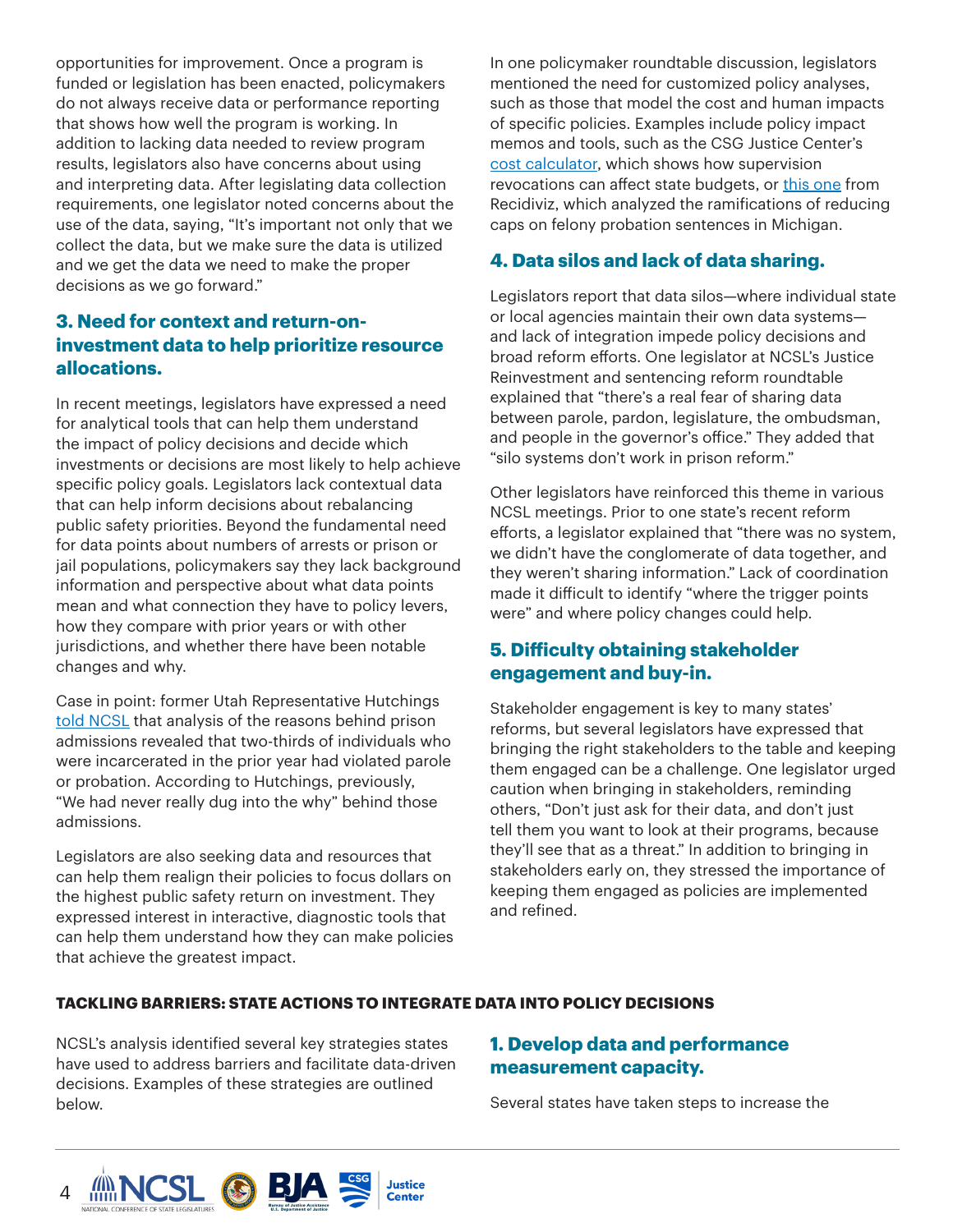uniformity and comparability of criminal justice data. Colorado and Connecticut both enacted legislation in 2019 requiring that certain local data be collected. [Colorado's law](https://leg.colorado.gov/bills/hb19-1297) focused on jails and jail populations, and **Connecticut's** on prosecutorial decisions. These approaches reflect lawmakers' interest in knowing whether specific policy changes are working. For example:

• South Dakota lawmakers created a council to track the progress of the [Public Safety Improvement Act](https://boardsandcommissions.sd.gov/Information.aspx?BoardID=72), which they authorized in 2013. The act required the collection of performance data for provisions it created, such as earned discharge credits, which allow people on probation and parole who comply with their supervision to earn time off their sentences. In the law's first five years, people on probation and parole have earned credits taking 7,500 years and more than 9,500 years, respectively, off their sentences.

## **2. Engage stakeholders and partner with experts.**

As described above, combining data-driven reforms with committed stakeholder engagement is a key factor in policy development and sustaining reforms over time. By bringing stakeholders to the table early in the process, one legislator at NCSL's data roundtable reflected that "by the time the legislation was introduced, we didn't have associations out there screaming about what we were doing."

Legislators also cited engagement with experts as a key facilitating factor for data-driven reforms. Because legislators often do not have time or resources to conduct their own research, partnering with researchers, nonprofit organizations, and philanthropies can extend government's capacity. Representative Hutchings said, "Having someone to come in and help us to gather that data and put it in an easily recognizable format has been critical." Because of partnerships with national organizations, such as the CSG Justice Center and NCSL, and the state's institutions of higher education, he explained, "We have made more progress in the last decade than I think we've made in the last 100 years in criminal justice."

Higher education institutions can lend students, professors, and other resources to analyze whether reforms are responsive to needs identified in data. Clemson University's Institute for Economic and Community Development, which did an economic [impact study](https://www.scstatehouse.gov/citizensinterestpage/SentencingReformOversightCommittee/Reports/SCDPPPSSentencingReformActIMPLANReport.pdf) on the first three years of South Carolina's 2010 reform law, had the expertise to perform detailed research, according to South Carolina Senator Gerald Malloy (D). "The study dug deep to find how many children [of incarcerated parents] were not placed into foster care," Malloy said. "That's what I call a victory lap."

Universities also can help set up data systems. The City University of New York's Institute for State [and Local Government](http://islg.cuny.edu/sites/) is working in 20 cities and counties that are part of the [John D. and Catherine T.](https://www.macfound.org/)  [MacArthur Foundation](https://www.macfound.org/)'s [Safety and Justice Challenge](http://www.safetyandjusticechallenge.org/). The institute has helped cities and towns create and track performance measures related to the goals of the foundation's challenge, namely reducing jail populations and the disparities within them.

## **3. Fund programs, policies, and practices that are seeing success and backed by research.**

As states build their data capacity, they are looking for ways to invest in programs and services that have been proven effective by rigorous research. Customized and real-time research resources, including policy impact memos and timely, accessible data, help leaders make informed budget and policy decisions that produce better outcomes and are a more efficient use of public resources.

For example, as part of their partnership with the [Pew Results First Initiative,](https://www.pewtrusts.org/en/projects/results-first-initiative) the Iowa Department of Corrections (DOC) inventoried current programs, collected data on the evidence of effectiveness, and used research studies to categorize programs based on their likelihood of reducing recidivism. As a result, the DOC shifted resources to proven programs that support the department's goals.

## **4. Display data in a way that can guide policy decisions.**

Using data and evidence to inform policy decisions can help policymakers invest wisely and achieve meaningful results. To reach their full potential, data must be communicated clearly, and research findings must be accessible and meaningful to policymakers and address key policy objectives.

To share the right information at the right time in the decision-making process, many states have taken steps to deliver data dashboards that communicate timely and actionable data. For example, after the Oregon